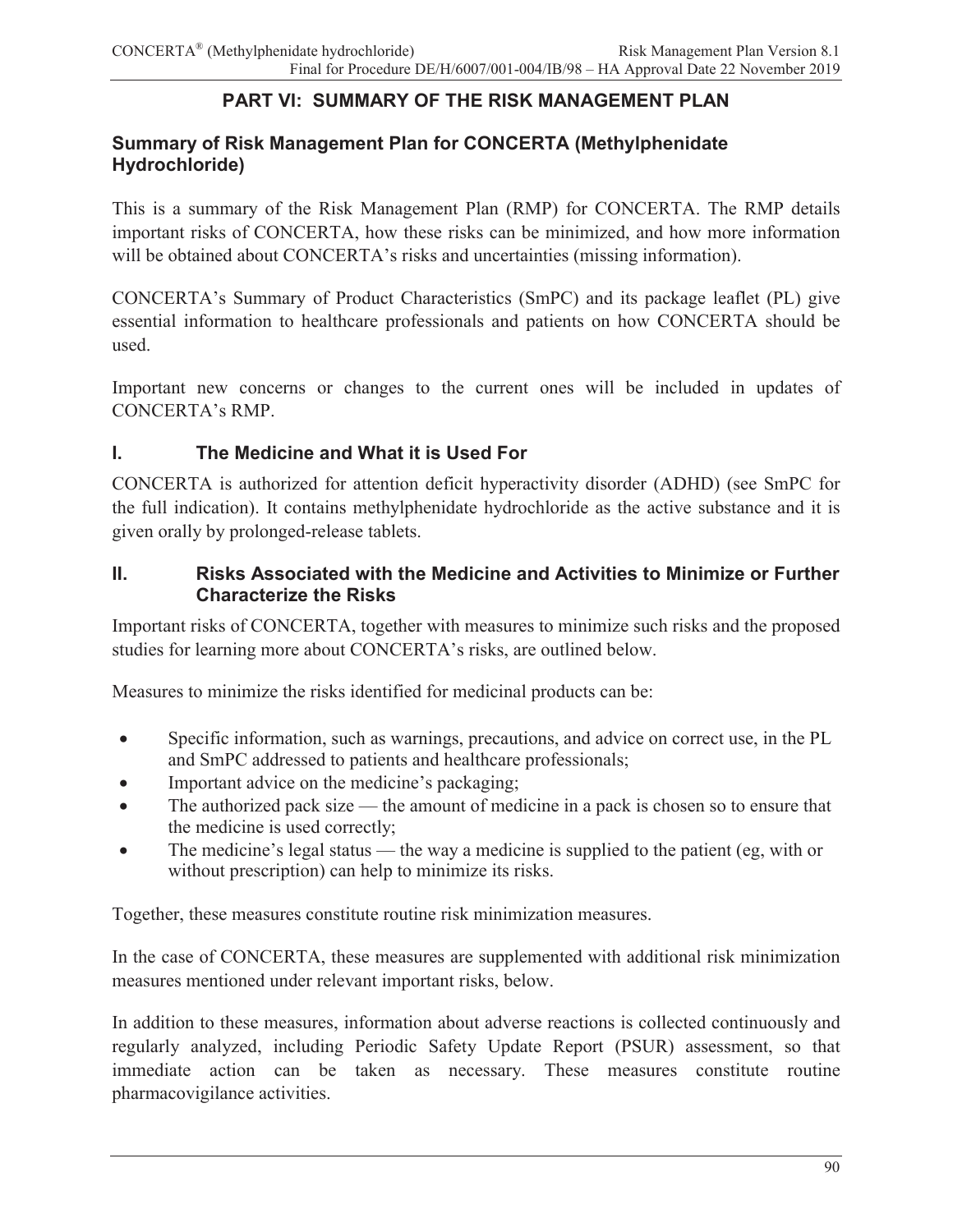If important information that may affect the safe use of CONCERTA is not yet available, it is listed under 'missing information' below.

# **II.A. List of Important Risks and Missing Information**

Important risks of CONCERTA are risks that need special risk management activities to further investigate or minimize the risk, so that the medicinal product can be safely taken. Important risks can be regarded as identified or potential. Identified risks are concerns for which there is sufficient proof of a link with the use of CONCERTA. Potential risks are concerns for which an association with the use of this medicine is possible based on available data, but this association has not been established yet and needs further evaluation. Missing information refers to information on the safety of the medicinal product that is currently missing and needs to be collected (eg, on the long-term use of the medicine).

| <b>List of Important Risks and Missing Information</b> |                                            |
|--------------------------------------------------------|--------------------------------------------|
| <b>Important Identified Risks</b>                      | Serious cardiovascular events<br>$\bullet$ |
|                                                        | Psychosis/mania<br>$\bullet$               |
|                                                        | Verbal or motoric tics                     |
|                                                        | Depression                                 |
|                                                        | Aggression                                 |
|                                                        | Drug abuse/Drug dependence<br>$\bullet$    |
|                                                        | Withdrawal syndrome<br>$\bullet$           |
|                                                        | Reduced weight gain<br>$\bullet$           |
|                                                        | Decreased rate of growth                   |
|                                                        | Seizures                                   |
|                                                        | Cerebrovascular disorders<br>$\bullet$     |
| <b>Important Potential Risks</b>                       | Suicidality<br>$\bullet$                   |
|                                                        | Sexual maturation delayed<br>$\bullet$     |
| Missing Information                                    | Long-term effects<br>$\bullet$             |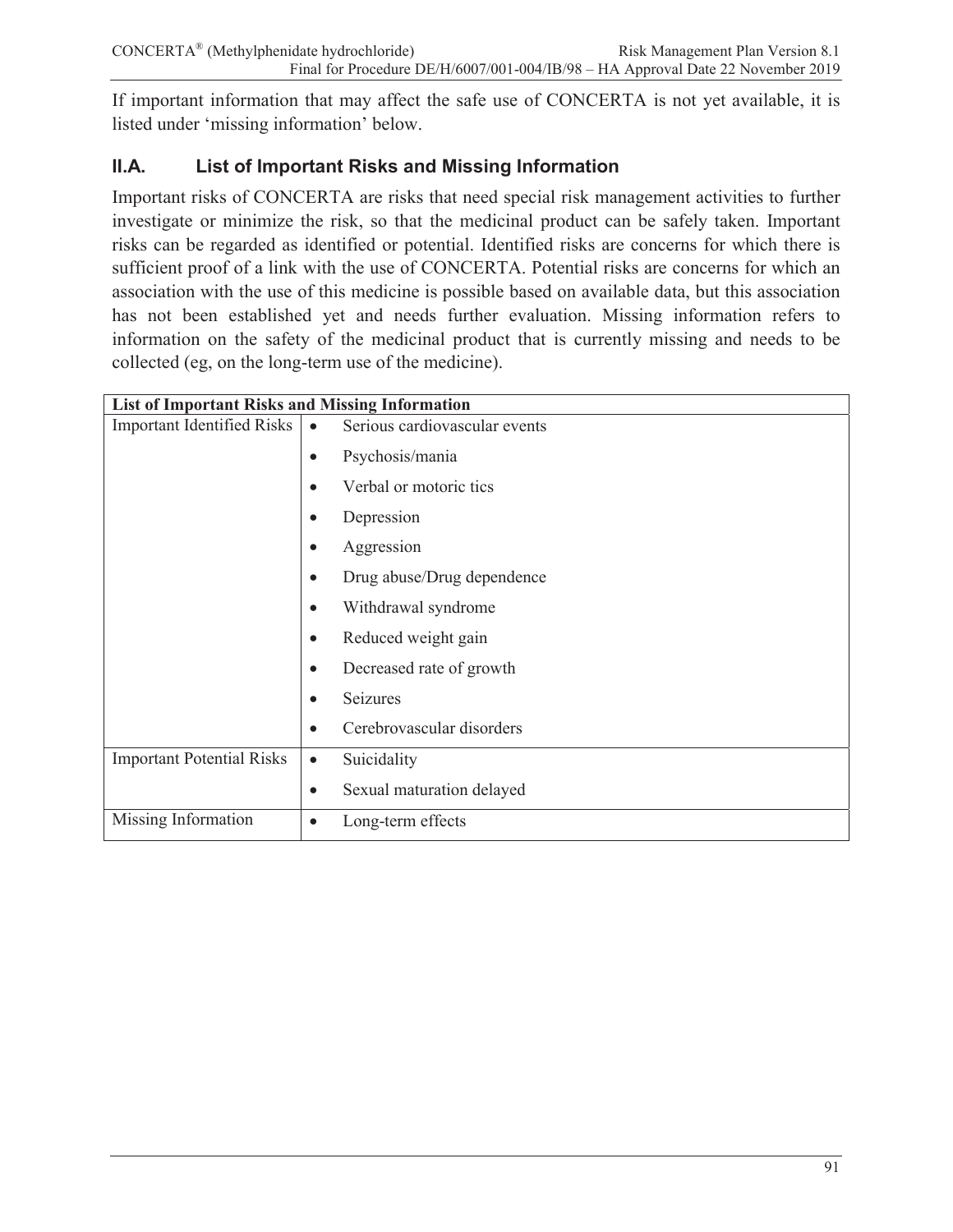# **II.B. Summary of Important Risks**

The safety information in the Product Information is aligned to the reference medicinal product.

| <b>Important Identified Risk: Serious cardiovascular events</b> |                                                                                                                                                                                                                                                                                                                                                                                                                                                                                                                                                                                                                                                                                                   |
|-----------------------------------------------------------------|---------------------------------------------------------------------------------------------------------------------------------------------------------------------------------------------------------------------------------------------------------------------------------------------------------------------------------------------------------------------------------------------------------------------------------------------------------------------------------------------------------------------------------------------------------------------------------------------------------------------------------------------------------------------------------------------------|
| Evidence for linking the risk to<br>the medicine                | Cases of serious cardiovascular events have been reported in<br>pediatric clinical trials and the postmarketing setting, and cases of<br>sudden death have also been reported in the postmarketing setting.<br>Cardiovascular events also described in the current prescribing<br>information for CONCERTA.                                                                                                                                                                                                                                                                                                                                                                                       |
| Risk factors and risk groups                                    | General risk factors for hypertension in children include being<br>overweight or obese, family history of high blood pressure, type 2<br>diabetes or a high fasting blood sugar level, and high cholesterol<br>and triglycerides (Mayo Clinic, 2012a).                                                                                                                                                                                                                                                                                                                                                                                                                                            |
|                                                                 | Long QT syndrome can be inherited and is also more common in<br>children who are born deaf. In boys, the QT intervals often return<br>toward normal after puberty (National Heart, Lung, and Blood<br>Institute, 2013). In addition, children and teenagers who experience<br>unexplained fainting, near drownings, or other accidents, and<br>unexplained seizures may also be at risk. Medications known to<br>prolong QT intervals, and eating disorders, such as anorexia, can<br>also contribute to increased risk (Mayo Clinic, 2012b).                                                                                                                                                     |
|                                                                 | Causes of arrhythmias (including tachycardias) in children include<br>cardiomyopathy or congenital heart disease. Other common causes<br>are infections, chemical imbalances, fever, and certain medications<br>(Cleveland Clinic, 2011).                                                                                                                                                                                                                                                                                                                                                                                                                                                         |
|                                                                 | Atrial tachyarrhythmias are most commonly seen in children with<br>congenital heart disease in whom cardiac surgery has been<br>performed. According to a German study (Grosse-Wortmann et al,<br>2010) of 494 neonates and older children during first 72 hours after<br>surgery for congenital heart disease found that for neonates, male<br>sex and longer cross-clamping time independently increased risk for<br>arrhythmias. Ventricular septal defect repair was a strong risk factor<br>for junctional ectopic tachycardia in neonates and in older children.<br>Finally, older age and closure of atrial septic defects predisposed<br>infants and children to arrhythmias of any type. |
|                                                                 | Risk factors for ischemic cardiac events include physical inactivity,<br>smoking, high blood cholesterol and other lipids, high blood<br>pressure, diet, excess weight and obesity, and diabetes mellitus<br>(Lloyd-Jones et al, 2010). Risk factors in children include a history<br>of familial hypercholesterolemia and a family history of early<br>coronary heart disease (Dadfarmay and Dixon, 2009).                                                                                                                                                                                                                                                                                       |
|                                                                 | Long-standing hypertension and myocardial infarction (ischemic<br>myopathy) are known risk factors for developing cardiomyopathy.<br>Literature per Cooper et al (Cooper et al, 2011) concluded that<br>among young and middle-aged adults (ages 25 to 64 years) current<br>or new use of ADHD medication was not associated with an<br>increased risk of Serious cardiovascular<br>events. However,<br>hypertensive heart disease (or long-standing hypertension) can<br>manifest as left ventricular hypertrophy with isolated diastolic                                                                                                                                                        |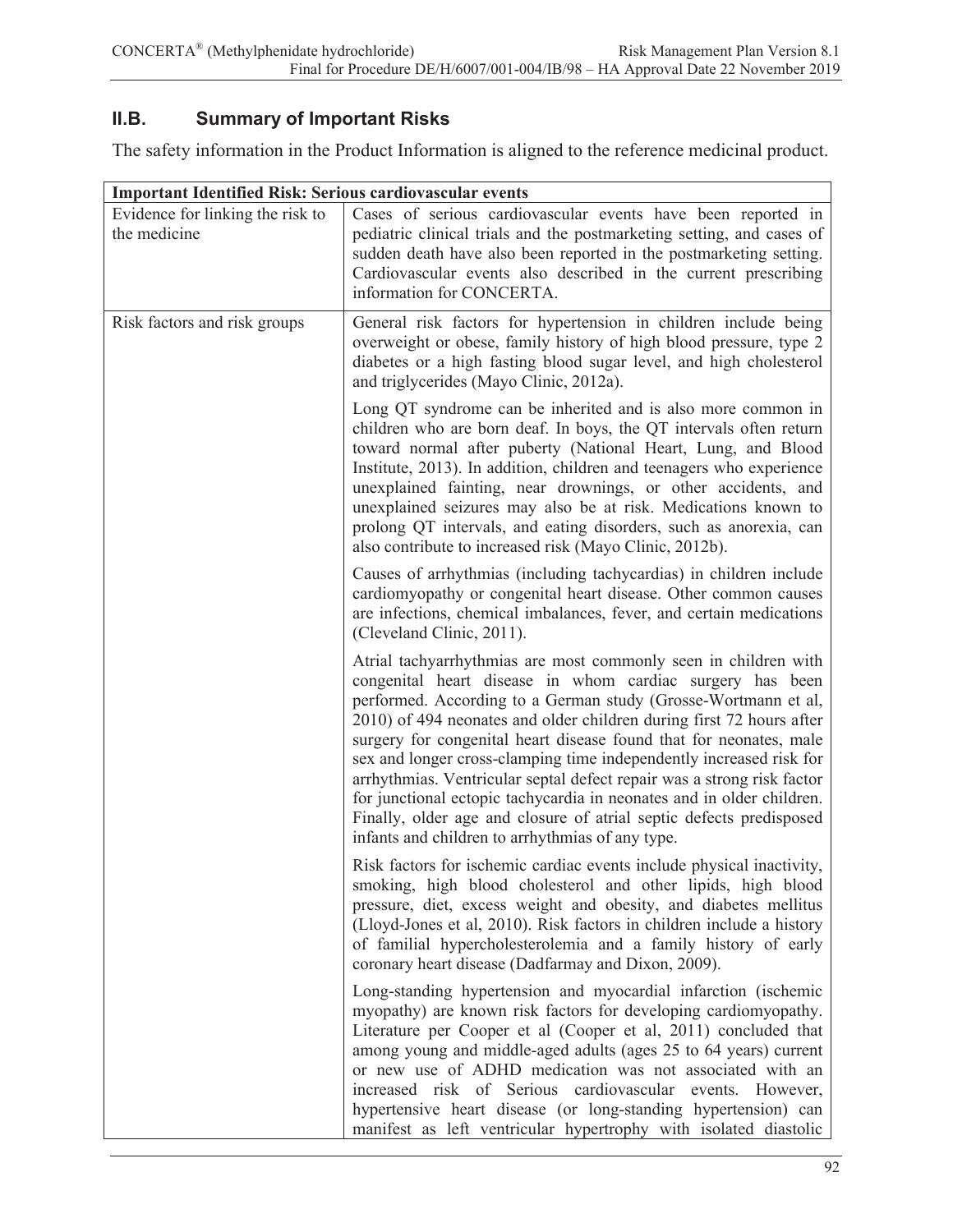|                                                  | dysfunction and preserved systolic function. Due to remodeling<br>over time, the hypertrophy can progress to a dilated cardiomyopathy<br>with systolic dysfunction. Although hypertrophic cardiomyopathy is<br>usually inherited, it can also develop from long standing<br>hypertension. Patients who are using CONCERTA long term into<br>adulthood could have a risk of developing high blood pressure,<br>and/or myocardial infarction, therein also theoretically having a<br>potential risk of developing cardiomyopathy.                                                                                                                                                                                                                                                                                                                                                                                                                                                                                                                                                                                                                                                     |
|--------------------------------------------------|-------------------------------------------------------------------------------------------------------------------------------------------------------------------------------------------------------------------------------------------------------------------------------------------------------------------------------------------------------------------------------------------------------------------------------------------------------------------------------------------------------------------------------------------------------------------------------------------------------------------------------------------------------------------------------------------------------------------------------------------------------------------------------------------------------------------------------------------------------------------------------------------------------------------------------------------------------------------------------------------------------------------------------------------------------------------------------------------------------------------------------------------------------------------------------------|
|                                                  | The incidence rates for sudden cardiac death and sudden unexpected<br>death increase with age and they were found to be higher in<br>boys/men than girls/women in all age groups and populations.<br>Known risk factors for cardiovascular disease include cigarette<br>smoking, hypertension, physical inactivity, obesity, dyslipidemia,<br>hyperinsulinemia, homocysteinemia, and poor nutrition. ADHD has<br>not been identified as a risk factor in sudden death. However, it is<br>believed that patients with structural cardiac abnormalities may be<br>at a greater risk of sudden death when treated with CONCERTA.<br>For instance, a matched case-control study investigating 564 cases<br>of sudden death occurring at ages 7 to 19 years across the United<br>States matched to 564 subjects dying in motor vehicle accidents<br>observed that 1.8% of sudden deaths were in youths taking<br>stimulants compared to 0.4% in the control group. Hence, a<br>significant association of stimulant use with sudden death was<br>concluded based on exact conditional logistic regression (odds ratio<br>7.4; 95% confidence interval: 1.4 to 74.9) (Gould et al, 2009). |
| Risk minimization measures                       | Routine risk minimization measures:                                                                                                                                                                                                                                                                                                                                                                                                                                                                                                                                                                                                                                                                                                                                                                                                                                                                                                                                                                                                                                                                                                                                                 |
|                                                  | SmPC Sections 4.2, 4.3, 4.4, 4.8<br>$\bullet$                                                                                                                                                                                                                                                                                                                                                                                                                                                                                                                                                                                                                                                                                                                                                                                                                                                                                                                                                                                                                                                                                                                                       |
|                                                  | Patient Leaflet Sections 2, 4                                                                                                                                                                                                                                                                                                                                                                                                                                                                                                                                                                                                                                                                                                                                                                                                                                                                                                                                                                                                                                                                                                                                                       |
|                                                  | <b>Additional risk minimization measures:</b>                                                                                                                                                                                                                                                                                                                                                                                                                                                                                                                                                                                                                                                                                                                                                                                                                                                                                                                                                                                                                                                                                                                                       |
|                                                  | <b>Educational</b> tool/Material                                                                                                                                                                                                                                                                                                                                                                                                                                                                                                                                                                                                                                                                                                                                                                                                                                                                                                                                                                                                                                                                                                                                                    |
| Additional pharmacovigilance<br>activities       | Attention Deficit Hyperactivity Disorder Drugs Use Chronic<br>$\bullet$<br>Effects (ADDUCE) studies                                                                                                                                                                                                                                                                                                                                                                                                                                                                                                                                                                                                                                                                                                                                                                                                                                                                                                                                                                                                                                                                                 |
| Important Identified Risk: Psychosis/Mania       |                                                                                                                                                                                                                                                                                                                                                                                                                                                                                                                                                                                                                                                                                                                                                                                                                                                                                                                                                                                                                                                                                                                                                                                     |
| Evidence for linking the risk to<br>the medicine | Cases of psychosis/mania have been reported in pediatric clinical<br>trials and the postmarketing setting, and are also described in the<br>current prescribing information for CONCERTA                                                                                                                                                                                                                                                                                                                                                                                                                                                                                                                                                                                                                                                                                                                                                                                                                                                                                                                                                                                            |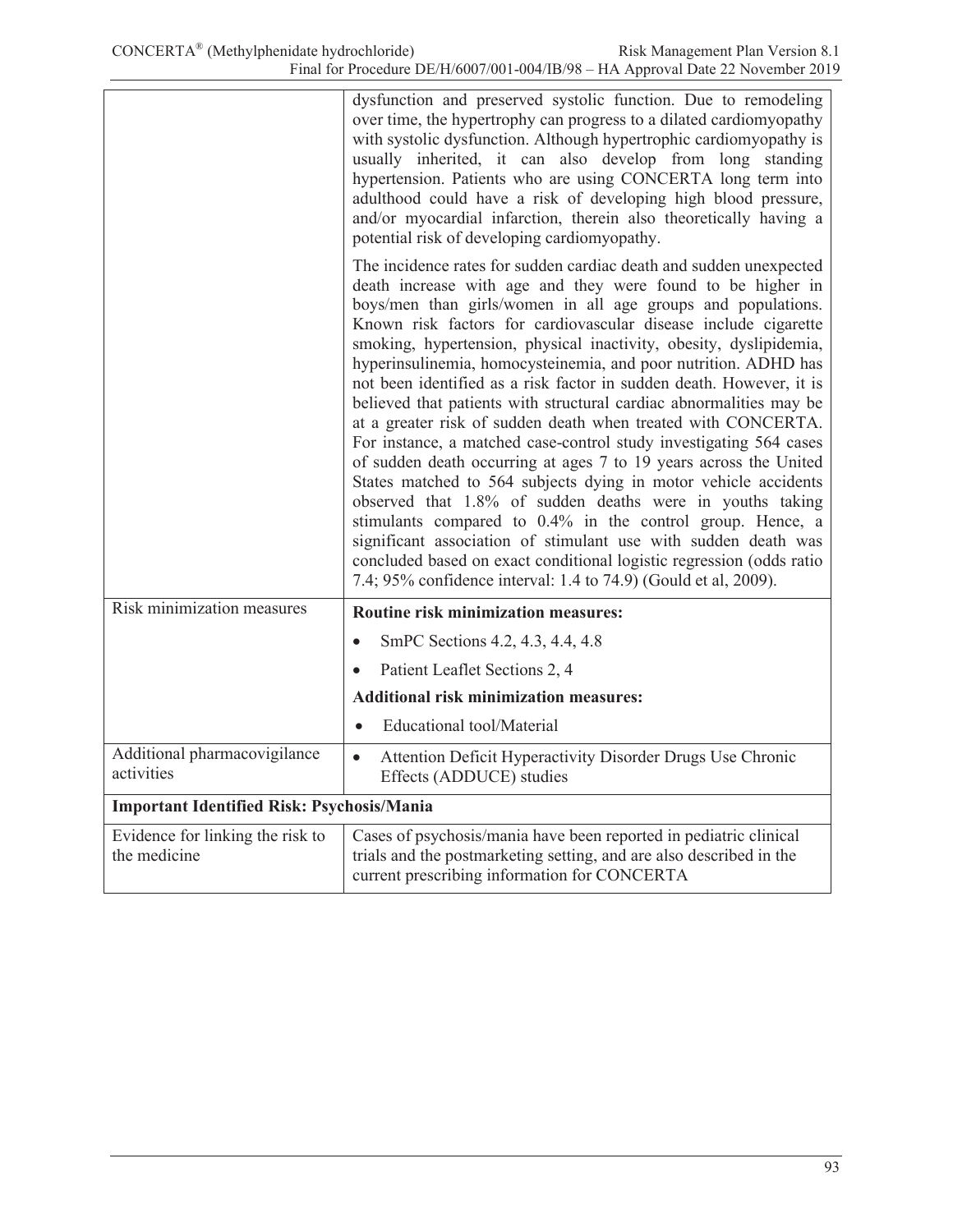| Risk factors and risk groups                             | Data from controlled trials and postmarketing surveillance on<br>ADHD drugs in the pediatric population found psychosis/mania<br>events in children exposed to ADHD drugs while no comparable<br>events occurred with placebo exposure (Mosholder et al, 2009). A<br>prospective nationally representative cohort study from the United<br>Kingdom involving over 2,200 twelve-year-old children followed<br>up since age 5 years also identified potential risk factors for<br>children's psychotic symptoms to include familial and heritable<br>factors; social risk factors (eg, urbanicity); cognitive impairments at<br>age 5; home-rearing risk factors (eg, maternal expressed emotion);<br>behavioral (eg, ADHD symptoms), emotional, and educational<br>problems at young age; and comorbid conditions such as self-harm,<br>symptoms of depression, and anxiety (Polanczyk et al, 2010).<br>Potential risk factors for non-psychotic auditory hallucinations in<br>children and adolescents could include personal and family stresses,<br>change of school, admission to hospital, actual or threatened<br>separation from parents and loss of friends or relatives through<br>death, in addition to higher rate of a positive family history of<br>psychosis and depression (Perera et al, 2011; Yates and Bannard,<br>1988; Burke et al, 1985). |
|----------------------------------------------------------|---------------------------------------------------------------------------------------------------------------------------------------------------------------------------------------------------------------------------------------------------------------------------------------------------------------------------------------------------------------------------------------------------------------------------------------------------------------------------------------------------------------------------------------------------------------------------------------------------------------------------------------------------------------------------------------------------------------------------------------------------------------------------------------------------------------------------------------------------------------------------------------------------------------------------------------------------------------------------------------------------------------------------------------------------------------------------------------------------------------------------------------------------------------------------------------------------------------------------------------------------------------------------------------------------------------------------------------------------------------|
| Risk minimization measures                               | <b>Routine risk minimization measures:</b>                                                                                                                                                                                                                                                                                                                                                                                                                                                                                                                                                                                                                                                                                                                                                                                                                                                                                                                                                                                                                                                                                                                                                                                                                                                                                                                    |
|                                                          | SmPC Sections 4.2, 4.3, 4.4, 4.8                                                                                                                                                                                                                                                                                                                                                                                                                                                                                                                                                                                                                                                                                                                                                                                                                                                                                                                                                                                                                                                                                                                                                                                                                                                                                                                              |
|                                                          | Patient Leaflet Sections 2, 4                                                                                                                                                                                                                                                                                                                                                                                                                                                                                                                                                                                                                                                                                                                                                                                                                                                                                                                                                                                                                                                                                                                                                                                                                                                                                                                                 |
|                                                          | <b>Additional risk minimization measures:</b>                                                                                                                                                                                                                                                                                                                                                                                                                                                                                                                                                                                                                                                                                                                                                                                                                                                                                                                                                                                                                                                                                                                                                                                                                                                                                                                 |
|                                                          | <b>Educational</b> tool/Material                                                                                                                                                                                                                                                                                                                                                                                                                                                                                                                                                                                                                                                                                                                                                                                                                                                                                                                                                                                                                                                                                                                                                                                                                                                                                                                              |
| <b>Important Identified Risk: Verbal or motoric tics</b> |                                                                                                                                                                                                                                                                                                                                                                                                                                                                                                                                                                                                                                                                                                                                                                                                                                                                                                                                                                                                                                                                                                                                                                                                                                                                                                                                                               |
| Evidence for linking the risk to<br>the medicine         | Cases of verbal or motoric tics have been reported in pediatric<br>clinical trials and the postmarketing setting and are also described in<br>the current prescribing information for CONCERTA.                                                                                                                                                                                                                                                                                                                                                                                                                                                                                                                                                                                                                                                                                                                                                                                                                                                                                                                                                                                                                                                                                                                                                               |
| Risk factors and risk groups                             | The Centers for Disease Control and Prevention (Centers for<br>Disease Control and Prevention, 2014a) summarized that genetic<br>studies have indicated that Tourette's syndrome is inherited as a<br>dominant gene, with about 50% chance of parents passing gene on<br>to their children; boys with the gene are 3 to 4 times more likely<br>than girls to display symptoms; and Tourette's syndrome can be<br>triggered by abnormal metabolism of dopamine. Additional risk<br>factors being investigated include mother drinking alcohol or<br>smoking during pregnancy, birth complications, low birthweight,<br>and infection.                                                                                                                                                                                                                                                                                                                                                                                                                                                                                                                                                                                                                                                                                                                          |
| Risk minimization measures                               | <b>Routine risk minimization measures:</b>                                                                                                                                                                                                                                                                                                                                                                                                                                                                                                                                                                                                                                                                                                                                                                                                                                                                                                                                                                                                                                                                                                                                                                                                                                                                                                                    |
|                                                          | SmPC Section 4.4, 4.8<br>$\bullet$                                                                                                                                                                                                                                                                                                                                                                                                                                                                                                                                                                                                                                                                                                                                                                                                                                                                                                                                                                                                                                                                                                                                                                                                                                                                                                                            |
|                                                          | Patient Leaflet Section 2, 4                                                                                                                                                                                                                                                                                                                                                                                                                                                                                                                                                                                                                                                                                                                                                                                                                                                                                                                                                                                                                                                                                                                                                                                                                                                                                                                                  |
|                                                          | <b>Additional risk minimization measures:</b>                                                                                                                                                                                                                                                                                                                                                                                                                                                                                                                                                                                                                                                                                                                                                                                                                                                                                                                                                                                                                                                                                                                                                                                                                                                                                                                 |
|                                                          | Educational tool/Material                                                                                                                                                                                                                                                                                                                                                                                                                                                                                                                                                                                                                                                                                                                                                                                                                                                                                                                                                                                                                                                                                                                                                                                                                                                                                                                                     |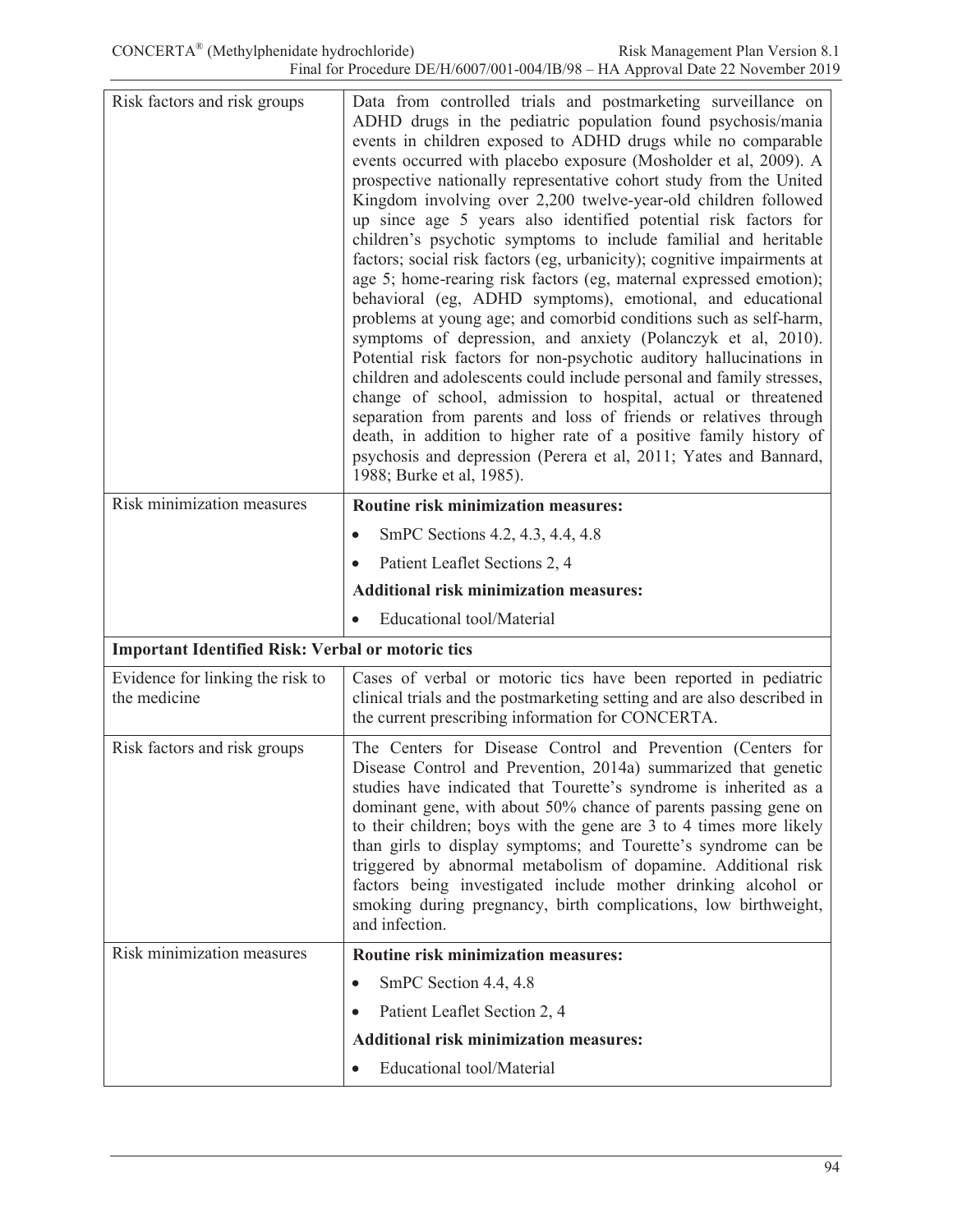| <b>Important Identified Risk: Depression</b>                 |                                                                       |
|--------------------------------------------------------------|-----------------------------------------------------------------------|
| Evidence for linking the risk to                             | Cases of depression have been reported in pediatric clinical trials   |
| the medicine                                                 | and the postmarketing setting, and are also described in the current  |
|                                                              | prescribing information for CONCERTA.                                 |
| Risk factors and risk groups                                 | Increased risk for depression in children and adolescents could be    |
|                                                              | associated with being female; a family history of depression,         |
|                                                              | especially in a parent; subclinical depressive symptoms; anxiety;     |
|                                                              | stressful life events; neurobiological dysregulation; temperament     |
|                                                              | (eg, neuroticism); negative conditions; issues with self-regulation   |
|                                                              | and coping; and interpersonal dysfunction. These factors increase     |
|                                                              | the individual's chances of encountering stress and decrease their    |
| Risk minimization measures                                   | ability to deal with stress once it occurs (Garber, 2006).            |
|                                                              | Routine risk minimization measures:                                   |
|                                                              | SmPC Sections 4.3, 4.4, 4.8<br>$\bullet$                              |
|                                                              | Patient Leaflet Sections 2, 4<br>$\bullet$                            |
|                                                              | <b>Additional risk minimization measures:</b>                         |
|                                                              | <b>Educational</b> tool/Material<br>$\bullet$                         |
| <b>Important Identified Risk: Aggression</b>                 |                                                                       |
| Evidence for linking the risk to                             | Cases of aggression/hostility have been reported in clinical trials   |
| the medicine                                                 | and the postmarketing setting, and are also described in the current  |
|                                                              | prescribing information for CONCERTA.                                 |
| Risk factors and risk groups                                 | Rates of certain comorbid psychiatric conditions associated with      |
|                                                              | aggressive behavior are higher in ADHD patients. However, in          |
|                                                              | general, potential risk factors for aggressive behavior in children   |
|                                                              | could include high-conflict, low-cohesive families, high levels of    |
|                                                              | harsh parental discipline, high levels of victimization by peers, and |
| Risk minimization measures                                   | high behavioral inhibition (Watson et al, 2004).                      |
|                                                              | Routine risk minimization measures:                                   |
|                                                              | SmPC Section 4.4, 4.8<br>$\bullet$                                    |
|                                                              | Patient Leaflet Section 2, 4<br>$\bullet$                             |
|                                                              | <b>Additional risk minimization measures:</b>                         |
|                                                              | <b>Educational</b> tool/Material                                      |
| <b>Important Identified Risk: Drug abuse/Drug dependence</b> |                                                                       |
| Evidence for linking the risk to                             | Cases of drug abuse/drug dependence have been reported in             |
| the medicine                                                 | pediatric clinical trials and the postmarketing setting and are also  |
|                                                              | described in the current prescribing information for CONCERTA.        |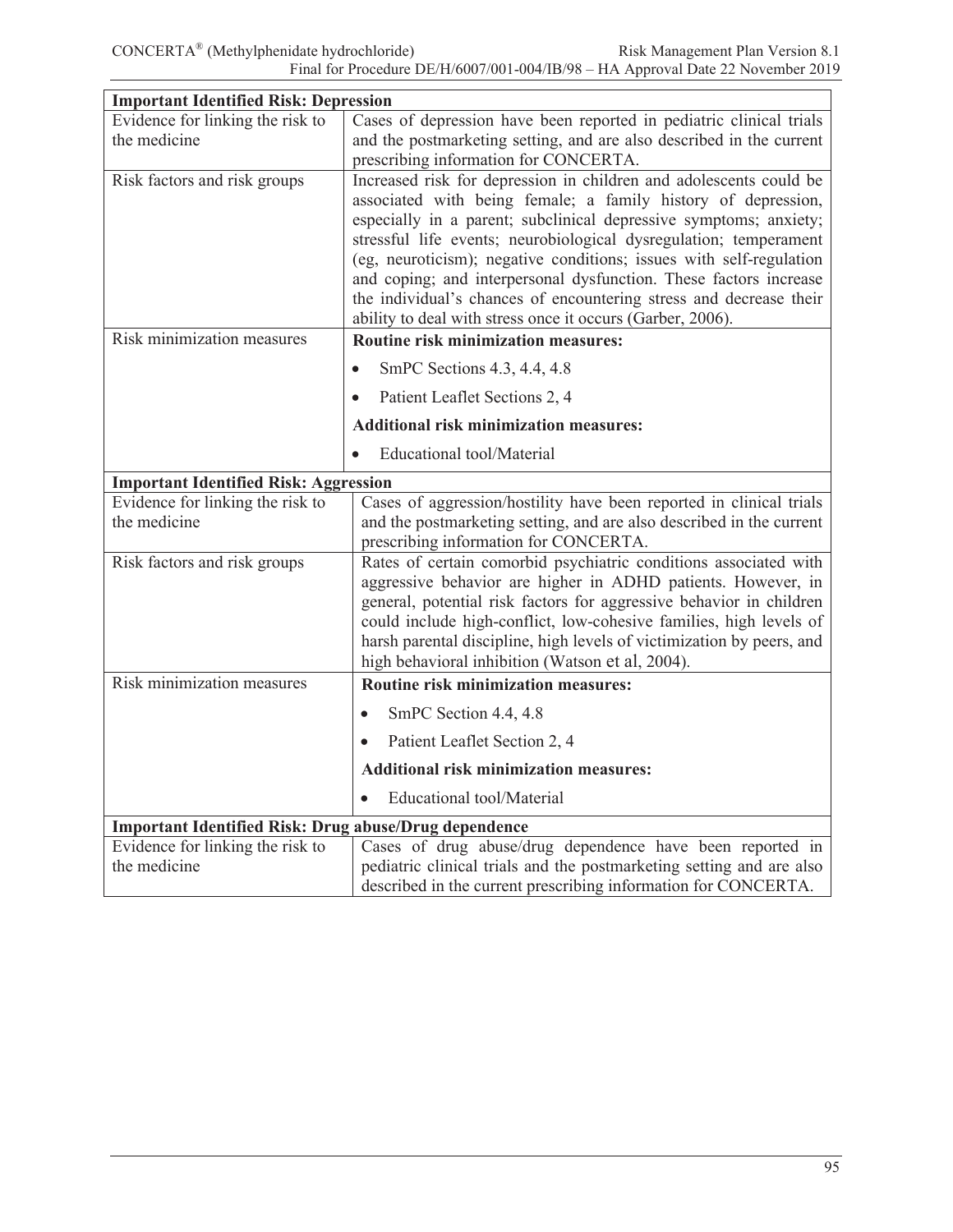| Risk factors and risk groups                          | Patients with a history of drug dependence or alcoholism are<br>potentially at risk as these patients may be more likely to abuse<br>this product. Factors that could increase risk of drug use in<br>children and adolescents include early aggressive behavior, lack of<br>parental supervision, substance abuse, drug availability, and<br>poverty; while protective factors could include self-control,<br>parental monitoring, academic competence, anti-drug use policies,<br>and strong neighborhood attachment (National Institute on Drug<br>Abuse, 2003). A meta-analysis suggested that treatment of ADHD<br>disorders with stimulant medications during childhood neither<br>protects nor increases the risk of later substance use disorders<br>(Humphreys et al, 2013), also suggested by a recent study (Molina<br>et al, 2013). With regards to illicit methylphenidate hydrochloride<br>use, there are 5 special populations possibly being high-risk:<br>secondary school students, college students, young adults (not in<br>college), individuals already known to use drugs other than<br>methylphenidate hydrochloride, and individuals with legitimate<br>prescriptions for methylphenidate hydrochloride (Bogle and Smith,<br>2009). |
|-------------------------------------------------------|--------------------------------------------------------------------------------------------------------------------------------------------------------------------------------------------------------------------------------------------------------------------------------------------------------------------------------------------------------------------------------------------------------------------------------------------------------------------------------------------------------------------------------------------------------------------------------------------------------------------------------------------------------------------------------------------------------------------------------------------------------------------------------------------------------------------------------------------------------------------------------------------------------------------------------------------------------------------------------------------------------------------------------------------------------------------------------------------------------------------------------------------------------------------------------------------------------------------------------------------------------------|
| Risk minimization measures                            | <b>Routine risk minimization measures:</b>                                                                                                                                                                                                                                                                                                                                                                                                                                                                                                                                                                                                                                                                                                                                                                                                                                                                                                                                                                                                                                                                                                                                                                                                                   |
|                                                       | SmPC Sections 4.1, 4.2, 4.4                                                                                                                                                                                                                                                                                                                                                                                                                                                                                                                                                                                                                                                                                                                                                                                                                                                                                                                                                                                                                                                                                                                                                                                                                                  |
|                                                       | Patient Leaflet Sections 1, 2, 3                                                                                                                                                                                                                                                                                                                                                                                                                                                                                                                                                                                                                                                                                                                                                                                                                                                                                                                                                                                                                                                                                                                                                                                                                             |
|                                                       |                                                                                                                                                                                                                                                                                                                                                                                                                                                                                                                                                                                                                                                                                                                                                                                                                                                                                                                                                                                                                                                                                                                                                                                                                                                              |
|                                                       | <b>Additional risk minimization measures:</b>                                                                                                                                                                                                                                                                                                                                                                                                                                                                                                                                                                                                                                                                                                                                                                                                                                                                                                                                                                                                                                                                                                                                                                                                                |
|                                                       | Educational tool/Material<br>$\bullet$                                                                                                                                                                                                                                                                                                                                                                                                                                                                                                                                                                                                                                                                                                                                                                                                                                                                                                                                                                                                                                                                                                                                                                                                                       |
| <b>Important Identified Risk: Withdrawal syndrome</b> |                                                                                                                                                                                                                                                                                                                                                                                                                                                                                                                                                                                                                                                                                                                                                                                                                                                                                                                                                                                                                                                                                                                                                                                                                                                              |
| Evidence for linking the risk to<br>the medicine      | Cases of withdrawal syndrome have been reported in pediatric<br>clinical trials and the postmarketing setting, and are also described<br>in the current prescribing information for CONCERTA                                                                                                                                                                                                                                                                                                                                                                                                                                                                                                                                                                                                                                                                                                                                                                                                                                                                                                                                                                                                                                                                 |
| Risk factors and risk groups                          | Unknown                                                                                                                                                                                                                                                                                                                                                                                                                                                                                                                                                                                                                                                                                                                                                                                                                                                                                                                                                                                                                                                                                                                                                                                                                                                      |
| Risk minimization measures                            | Routine risk minimization measures:                                                                                                                                                                                                                                                                                                                                                                                                                                                                                                                                                                                                                                                                                                                                                                                                                                                                                                                                                                                                                                                                                                                                                                                                                          |
|                                                       | SmPC Section 4.4                                                                                                                                                                                                                                                                                                                                                                                                                                                                                                                                                                                                                                                                                                                                                                                                                                                                                                                                                                                                                                                                                                                                                                                                                                             |
|                                                       | Patient Leaflet Section 2                                                                                                                                                                                                                                                                                                                                                                                                                                                                                                                                                                                                                                                                                                                                                                                                                                                                                                                                                                                                                                                                                                                                                                                                                                    |
|                                                       | <b>Additional risk minimization measures:</b>                                                                                                                                                                                                                                                                                                                                                                                                                                                                                                                                                                                                                                                                                                                                                                                                                                                                                                                                                                                                                                                                                                                                                                                                                |
|                                                       | <b>Educational tool/Material</b>                                                                                                                                                                                                                                                                                                                                                                                                                                                                                                                                                                                                                                                                                                                                                                                                                                                                                                                                                                                                                                                                                                                                                                                                                             |
| <b>Important Identified Risk: Reduced weight gain</b> |                                                                                                                                                                                                                                                                                                                                                                                                                                                                                                                                                                                                                                                                                                                                                                                                                                                                                                                                                                                                                                                                                                                                                                                                                                                              |
| Evidence for linking the risk to                      | Cases of reduced weight gain/anorexia have been reported in                                                                                                                                                                                                                                                                                                                                                                                                                                                                                                                                                                                                                                                                                                                                                                                                                                                                                                                                                                                                                                                                                                                                                                                                  |
| the medicine                                          | pediatric clinical trials and the postmarketing setting, and are also                                                                                                                                                                                                                                                                                                                                                                                                                                                                                                                                                                                                                                                                                                                                                                                                                                                                                                                                                                                                                                                                                                                                                                                        |
| Risk factors and risk groups                          | described in the current prescribing information for CONCERTA.<br>Data available from CONCERTA clinical trials do not indicate any                                                                                                                                                                                                                                                                                                                                                                                                                                                                                                                                                                                                                                                                                                                                                                                                                                                                                                                                                                                                                                                                                                                           |
|                                                       | group is at particular risk for anorexic symptoms, whereas the<br>disease, anorexia nervosa, primarily affects girls/women, even                                                                                                                                                                                                                                                                                                                                                                                                                                                                                                                                                                                                                                                                                                                                                                                                                                                                                                                                                                                                                                                                                                                             |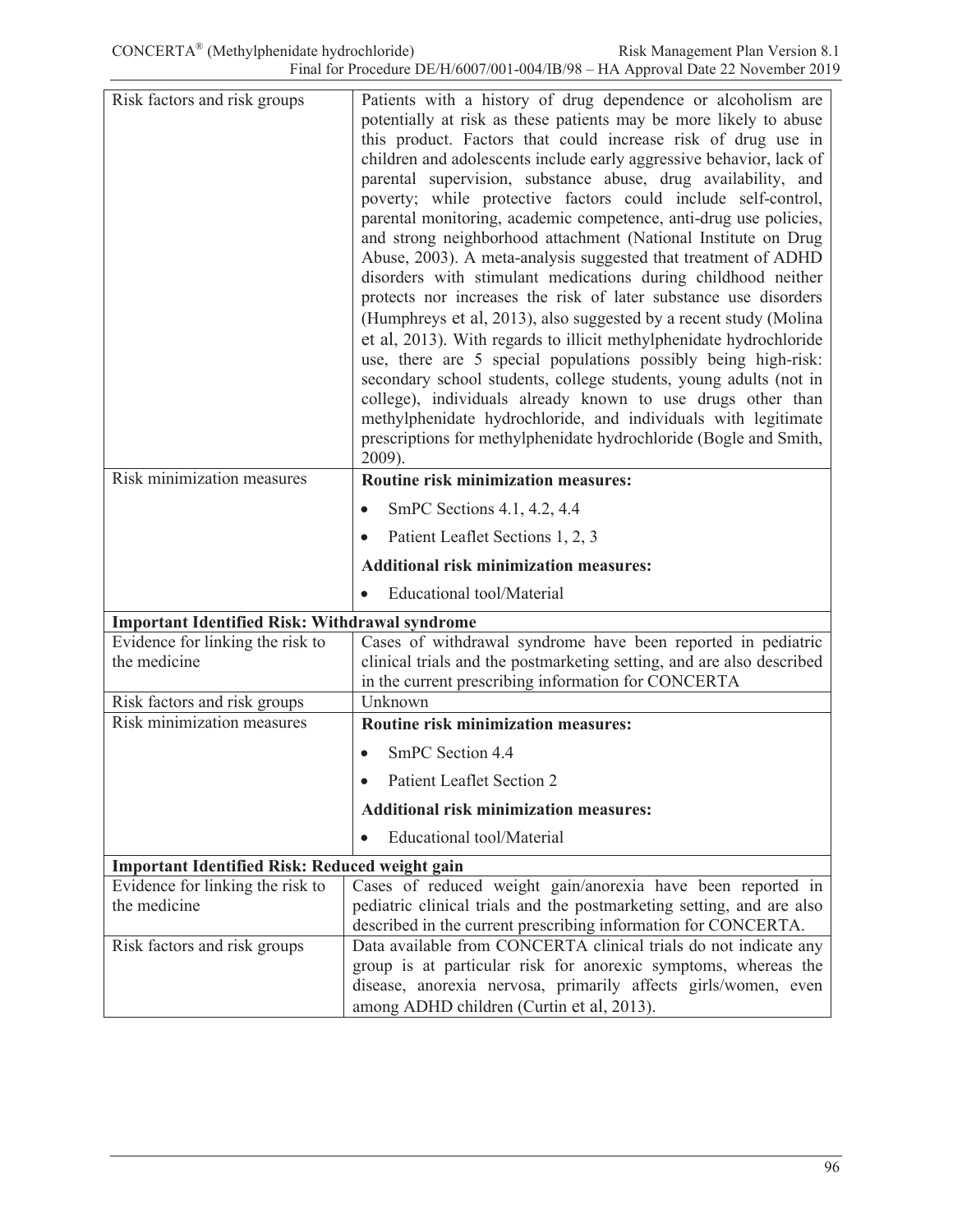| Risk minimization measures                                  | Routine risk minimization measures:                                                                                                                                                                                                                                                                                                                                                                                                                  |
|-------------------------------------------------------------|------------------------------------------------------------------------------------------------------------------------------------------------------------------------------------------------------------------------------------------------------------------------------------------------------------------------------------------------------------------------------------------------------------------------------------------------------|
|                                                             | SmPC Sections 4.2, 4.3, 4.4, 4.8<br>$\bullet$                                                                                                                                                                                                                                                                                                                                                                                                        |
|                                                             | Patient Leaflet Sections 2, 4                                                                                                                                                                                                                                                                                                                                                                                                                        |
|                                                             | <b>Additional risk minimization measures:</b>                                                                                                                                                                                                                                                                                                                                                                                                        |
|                                                             | <b>Educational</b> tool/Material                                                                                                                                                                                                                                                                                                                                                                                                                     |
| Additional pharmacovigilance                                | <b>ADDUCE</b> studies<br>$\bullet$                                                                                                                                                                                                                                                                                                                                                                                                                   |
| activities                                                  |                                                                                                                                                                                                                                                                                                                                                                                                                                                      |
| <b>Important Identified Risk: Decreased rate of growth</b>  |                                                                                                                                                                                                                                                                                                                                                                                                                                                      |
| Evidence for linking the risk to<br>the medicine            | Cases of decreased rate of growth have been reported in the<br>postmarketing setting, and are also described in the current<br>prescribing information for CONCERTA.                                                                                                                                                                                                                                                                                 |
| Risk factors and risk groups                                | Many factors affect rate of growth, with genetics playing a<br>prominent role. Short stature is most commonly of genetic<br>determination and correlates well with parental stature. Additional<br>factors for delayed or slower-than-expected growth could include<br>chronic disease, endocrine disorders, emotional health, infection,<br>and poor nutrition (Medline Plus, 2013).                                                                |
| Risk minimization measures                                  | <b>Routine risk minimization measures:</b>                                                                                                                                                                                                                                                                                                                                                                                                           |
|                                                             | SmPC Sections 4.2, 4.4, 4.8<br>$\bullet$                                                                                                                                                                                                                                                                                                                                                                                                             |
|                                                             | Patient Leaflet Sections 3, 4<br>$\bullet$                                                                                                                                                                                                                                                                                                                                                                                                           |
|                                                             | <b>Additional risk minimization measures:</b>                                                                                                                                                                                                                                                                                                                                                                                                        |
|                                                             | <b>Educational tool/Material</b><br>$\bullet$                                                                                                                                                                                                                                                                                                                                                                                                        |
| Additional pharmacovigilance                                | <b>ADDUCE</b> studies<br>$\bullet$                                                                                                                                                                                                                                                                                                                                                                                                                   |
| activities<br><b>Important Identified Risk: Seizures</b>    |                                                                                                                                                                                                                                                                                                                                                                                                                                                      |
| Evidence for linking the risk to                            | Cases of seizure have been reported in the clinical trial and in the                                                                                                                                                                                                                                                                                                                                                                                 |
| the medicine                                                | postmarketing setting, and are also described in the current<br>prescribing information for CONCERTA.                                                                                                                                                                                                                                                                                                                                                |
| Risk factors and risk groups                                | Published<br>different<br>conclusions<br>literature<br>has<br>the<br>on<br>methylphenidate's effect on seizure threshold. Some studies suggest<br>methylphenidate hydrochloride may lower the convulsive threshold<br>in patients with prior history of seizures, in patients with prior<br>electroencephalogram (EEG) abnormalities in absence of seizures,<br>and rarely in patients without a history of convulsions and no EEG<br>abnormalities. |
| Risk minimization measures                                  | <b>Routine risk minimization measures:</b>                                                                                                                                                                                                                                                                                                                                                                                                           |
|                                                             | SmPC Sections 4.4, 4.8                                                                                                                                                                                                                                                                                                                                                                                                                               |
|                                                             | Patient Leaflet Sections 2, 4<br>$\bullet$                                                                                                                                                                                                                                                                                                                                                                                                           |
|                                                             | <b>Additional risk minimization measures:</b>                                                                                                                                                                                                                                                                                                                                                                                                        |
|                                                             | <b>Educational tool/Material</b>                                                                                                                                                                                                                                                                                                                                                                                                                     |
| <b>Important Identified Risk: Cerebrovascular disorders</b> |                                                                                                                                                                                                                                                                                                                                                                                                                                                      |
| Evidence for linking the risk to                            | Cases of cerebrovascular disorders have been reported in the                                                                                                                                                                                                                                                                                                                                                                                         |
| the medicine                                                | postmarketing setting, and are also described in the current<br>prescribing information for CONCERTA.                                                                                                                                                                                                                                                                                                                                                |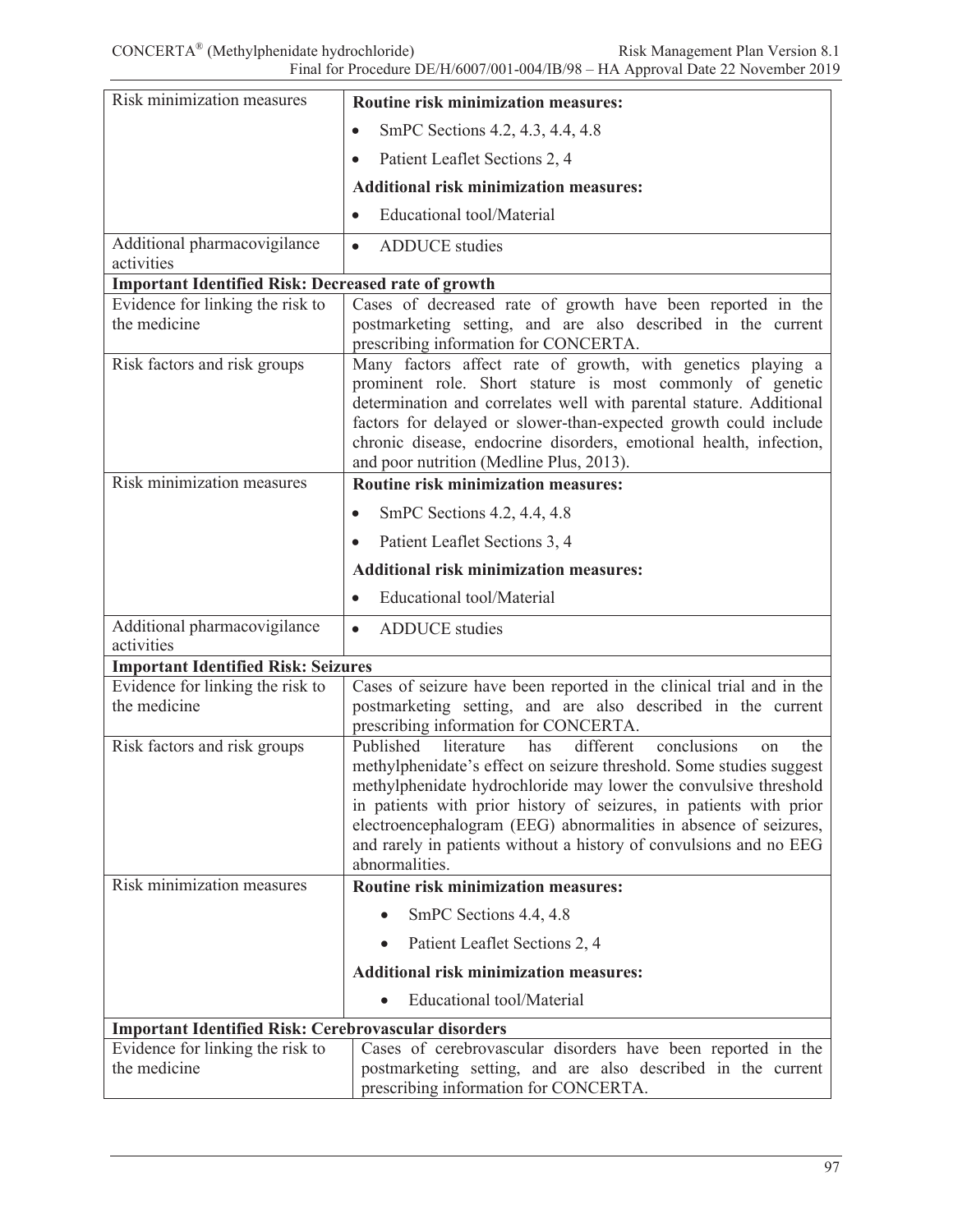| Risk factors and risk groups                               | Most children presenting with a stroke have an underlying risk<br>factor such as sickle cell disease, or congenital or acquired heart<br>disease. In addition, other risk factors in children could include<br>head and neck infections, systemic conditions<br>such<br>as<br>inflammatory bowel disease and autoimmune disorders, head<br>trauma and dehydration (Roach et al, 2008).                                                                                                                                                                                                                                                                                   |
|------------------------------------------------------------|--------------------------------------------------------------------------------------------------------------------------------------------------------------------------------------------------------------------------------------------------------------------------------------------------------------------------------------------------------------------------------------------------------------------------------------------------------------------------------------------------------------------------------------------------------------------------------------------------------------------------------------------------------------------------|
| Risk minimization measures                                 | <b>Routine risk minimization measures:</b>                                                                                                                                                                                                                                                                                                                                                                                                                                                                                                                                                                                                                               |
|                                                            | SmPC Sections 4.3, 4.4, 4.8                                                                                                                                                                                                                                                                                                                                                                                                                                                                                                                                                                                                                                              |
|                                                            | Patient Leaflet Sections 2, 4                                                                                                                                                                                                                                                                                                                                                                                                                                                                                                                                                                                                                                            |
|                                                            | <b>Additional risk minimization measures:</b>                                                                                                                                                                                                                                                                                                                                                                                                                                                                                                                                                                                                                            |
|                                                            | <b>Educational tool/Material</b>                                                                                                                                                                                                                                                                                                                                                                                                                                                                                                                                                                                                                                         |
| <b>Important Potential Risk: Suicidality</b>               |                                                                                                                                                                                                                                                                                                                                                                                                                                                                                                                                                                                                                                                                          |
| Evidence for linking the risk to<br>the medicine           | Cases of suicidality have been reported in pediatric clinical trials<br>and the postmarketing setting, and are also described in the current<br>prescribing information for CONCERTA.                                                                                                                                                                                                                                                                                                                                                                                                                                                                                    |
| Risk factors and risk groups                               | A review summarized major risk factors for suicide among<br>adolescents:<br>previous<br>suicide<br>attempt,<br>psychiatric<br>disorder/comorbidity, personality disorders, availability of lethal<br>means, impulsive aggression, feelings of hopelessness and<br>worthlessness, family history of depression or suicide, loss of a<br>parent to death or divorce, physical and/or sexual abuse, lack of a<br>social support network, and dealing with homosexuality in an<br>unsupportive family or hostile school environment (Cash and<br>Bridge, 2009).                                                                                                              |
| Risk minimization measures                                 | Routine risk minimization measures:                                                                                                                                                                                                                                                                                                                                                                                                                                                                                                                                                                                                                                      |
|                                                            | SmPC Sections 4.2, 4.3, 4.4, 4.8<br>$\bullet$                                                                                                                                                                                                                                                                                                                                                                                                                                                                                                                                                                                                                            |
|                                                            | Patient Leaflet Sections 2, 4<br>$\bullet$                                                                                                                                                                                                                                                                                                                                                                                                                                                                                                                                                                                                                               |
|                                                            | <b>Additional risk minimization measures:</b>                                                                                                                                                                                                                                                                                                                                                                                                                                                                                                                                                                                                                            |
|                                                            | Educational tool/Material                                                                                                                                                                                                                                                                                                                                                                                                                                                                                                                                                                                                                                                |
| <b>Important Potential Risk: Sexual maturation delayed</b> |                                                                                                                                                                                                                                                                                                                                                                                                                                                                                                                                                                                                                                                                          |
| Evidence for linking the risk to                           | Cases of delayed sexual maturation have been reported in the                                                                                                                                                                                                                                                                                                                                                                                                                                                                                                                                                                                                             |
| the medicine<br>Risk factors and risk groups               | postmarketing setting.<br>Common causes of delayed sexual maturation include ovarian<br>failure, constitutional delay, psychological and nutritional factors,<br>illicit drugs (such as marijuana), endocrine-related factors (such as<br>thyroid<br>dysfunction, Cushing's<br>syndrome, prolactinomas,<br>congenital adrenal hyperplasias, diabetes mellitus), gonadotropin-<br>releasing hormone deficiency, hypopituitarism, congenital central<br>nervous system defects, benign or malignant pituitary lesions,<br>mullerian<br>craniopharyngioma,<br>agenesis,<br>vaginal<br>septum,<br>imperforate hymen, and androgen insensitivity syndrome (Maharaj,<br>2012). |
| Risk minimization measures                                 | <b>Routine risk minimization measures:</b>                                                                                                                                                                                                                                                                                                                                                                                                                                                                                                                                                                                                                               |
|                                                            | SmPC Sections 4.2 and 4.4.<br>$\bullet$                                                                                                                                                                                                                                                                                                                                                                                                                                                                                                                                                                                                                                  |
|                                                            | <b>Additional risk minimization measures:</b>                                                                                                                                                                                                                                                                                                                                                                                                                                                                                                                                                                                                                            |
|                                                            | None<br>$\bullet$                                                                                                                                                                                                                                                                                                                                                                                                                                                                                                                                                                                                                                                        |